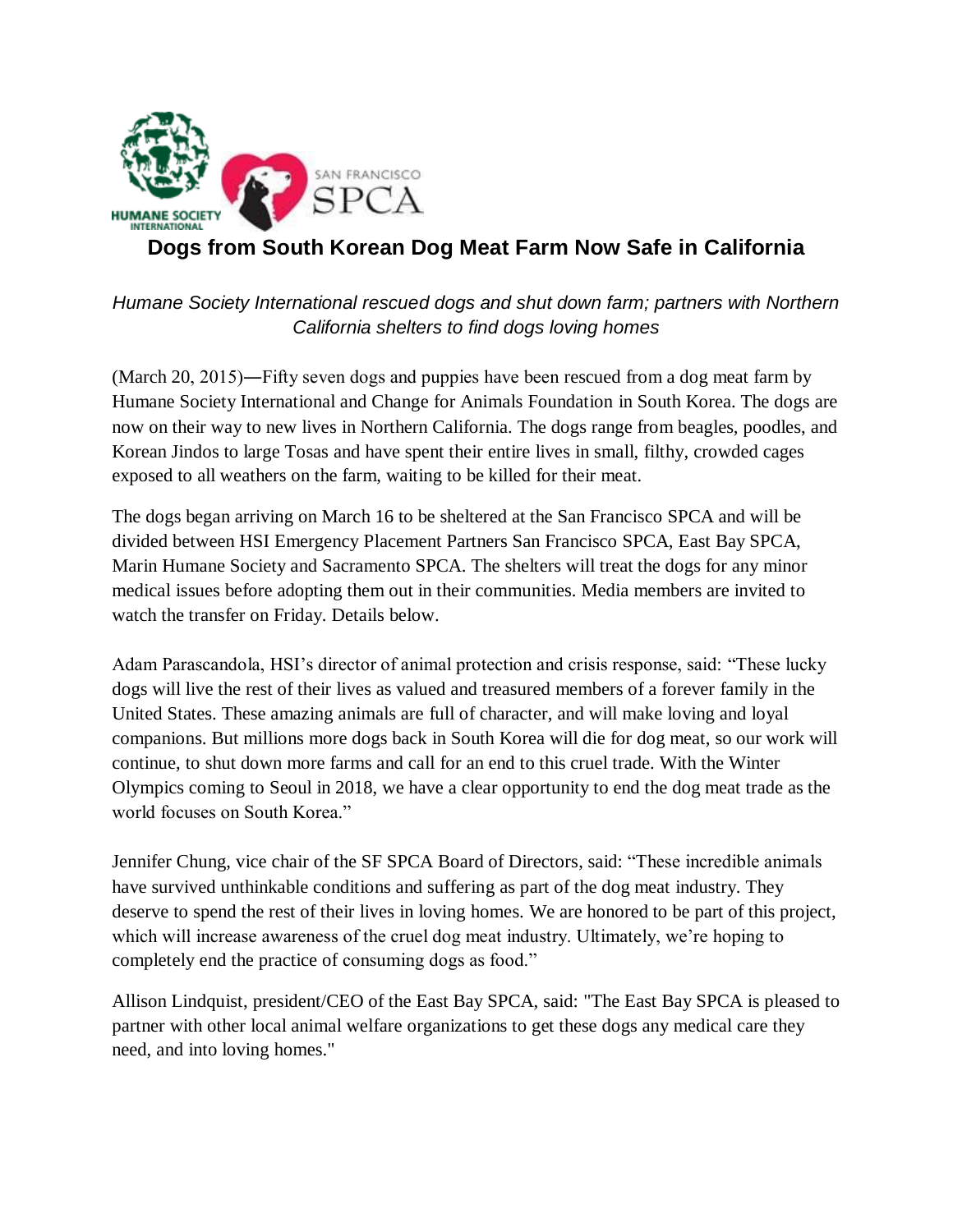Nancy McKenney, CEO of The Marin Humane Society, said: "Welcoming these dogs who've endured so much falls right in to our mission of saving animals, whenever called upon."

Rick Johnson, Sacramento SPCA CEO, said: "We are honored to partner with HSI to change the lives of these specific dogs forever and hopefully bring change to those countries that choose to have dogs on their dinner plates instead of having them as valued companions and family members."

HSI worked with the farmer to shut his doors for good and remove the dogs for rehoming in the U.S. As part of the plan, he signed an agreement with HSI to permanently close down the dog meat property and move into a new humane livelihood in crop farming. HSI will follow the farmer's progress to ensure compliance.

In January, HSI and Change For Animals Foundation [rescued 23 dogs from a South Korean dog](http://www.hsi.org/news/news/2015/1/south-korea-dog-meat-rescue-010515.html)  [meat farm,](http://www.hsi.org/news/news/2015/1/south-korea-dog-meat-rescue-010515.html) and worked with the farmer to convert to growing blueberries. All those dogs are now living in the United States with new families or undergoing rehabilitation with HSI's Emergency Partner Shelters.

\*\***On Friday, March 20, members of the media are invited to a press conference at the San Francisco SPCA (243 Alabama Street) at 10:00am.** Representatives from each of the partner shelters will be present, along with Adam Parascandola from HSI. After brief statements and a Q&A session, reporters will be invited to witness and photograph the dogs being loaded onto rescue partner vans. This is a great opportunity to watch several Northern California shelters working together to help animals in need.\*\*

-30-

## **Media contacts:**

HSI: Raúl Arce-Contreras, [rcontreras@humanesociety.org,](mailto:rcontreras@humanesociety.org) 240-620-3263

## **About Humane Society International**

Humane Society International and its partner organizations together constitute one of the world's largest animal protection organizations. For more than 20 years, HSI has been working for the protection of all animals through the use of science, advocacy, education and hands on programs. Celebrating animals and confronting cruelty worldwide – on the Web at hsi.org.

## **About the San Francisco SPCA**

The San Francisco SPCA is an independent, community-supported, non-profit animal welfare organization dedicated to saving, protecting and providing immediate care for cats and dogs who are homeless, ill or in need of an advocate. The SF SPCA also works long-term to educate the community, reduce the number of unwanted kittens and puppies through spaying and neutering,